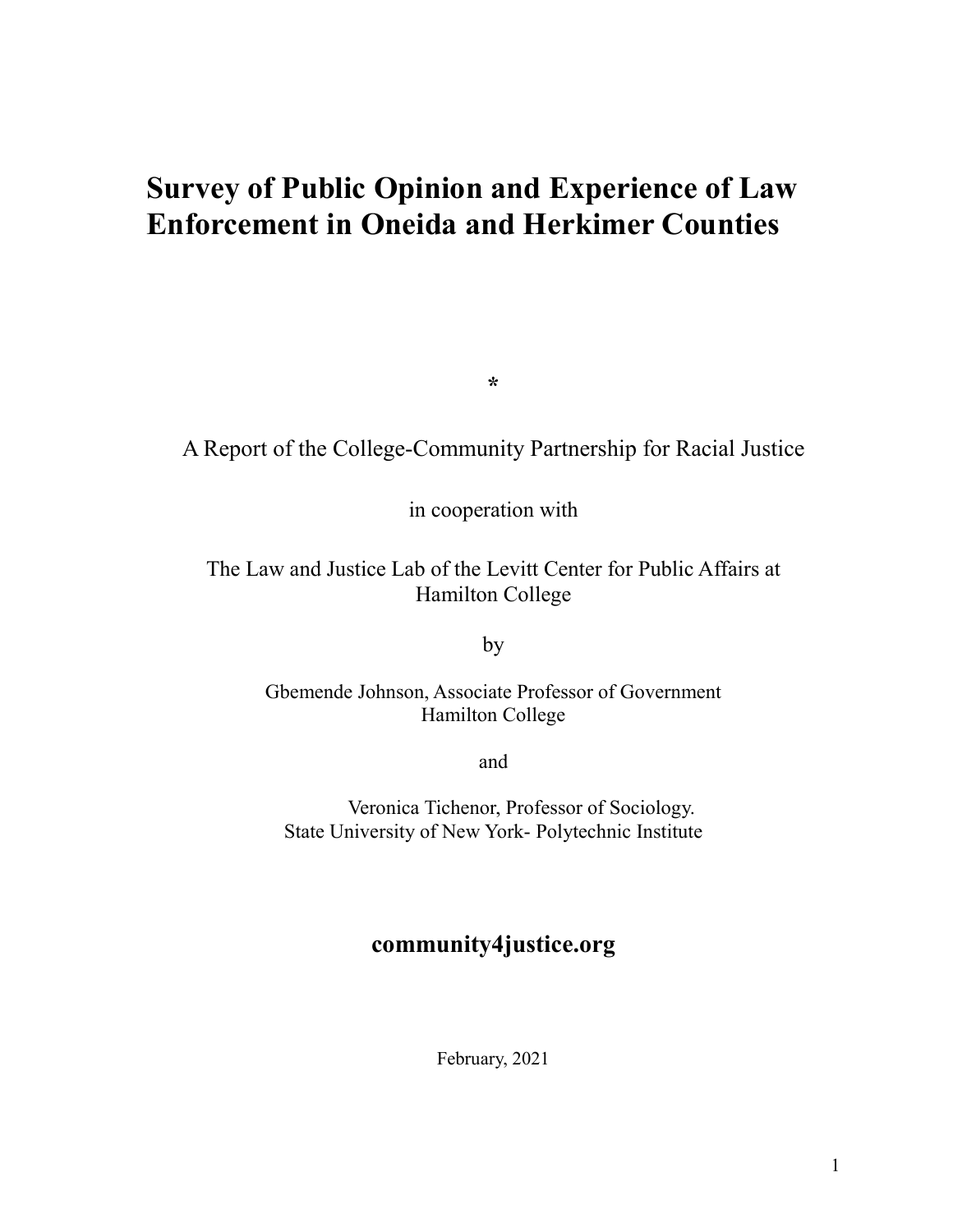# **Survey Report**

# **Results from Zogby Survey**

#### Methodology Statement

John Zogby Strategies was commissioned by the Levitt Center at Hamilton College to conduct a poll of 500 Oneida and Herkimer County adult residents August 28<sup>th</sup> through August 30<sup>th</sup> of 2020. All calls were made using CATI (live call – reaching both landline and cell phones) and overall results have a margin-of-sampling-error of  $+/-$  5 percentage points. Subsets of the data have a larger margin of error than the whole data set.

Using sample records purchased from an affiliate, JZS made calls to a random sample of 50,000 phone records in Oneida and Herkimer Counties, stratified to be representative by location. Fifty percent of the respondents were pre-stratified to be from Utica/Rome, 25% from the rest of Oneida County, and 25% from Herkimer County. Efforts were made to target those under age 40 by calling cell phones. One-fifth of the total sample are from respondents reached through cell phones.

Because race/ethnicity, and opinions that may be related to one's racial/ethnic identity, were of particular interest in this survey, efforts were made to recruit a racially diverse sample. Of the 500 people interviewed, 423 identified as white, 66 identified as Black, Hispanic, or Other (11 declined to answer). *As a rule, the validity of very small subsets cannot be guaranteed, especially groups smaller than 70 respondents*. At that size, estimations can be made based on the data, but the data must be interpreted with caution.

The basic demographics for this sample are as follows:

- 87% identify as white;
- 65% report household incomes of \$60,000 or less;
- the sample is split roughly equally between males and females;
- 31% have a bachelor's degree or higher; an additional 44% have some college or an associate's degree.

In the analyses, slight weights were applied to age, gender, race, and education to more closely reflect the population in both counties utilizing the Census data.

# Highlights of Results

- By and large, Oneida and Herkimer residents report the quality of life in their neighborhoods has remained the same (60%) in the past year. However, by a factor of two to one (25% to 13%), they feel that the quality of life has declined rather than improved. It is 31% to 16% in the cities of Rome and Utica.
- Overall, a substantial minority of residents has taken measures in the past two years to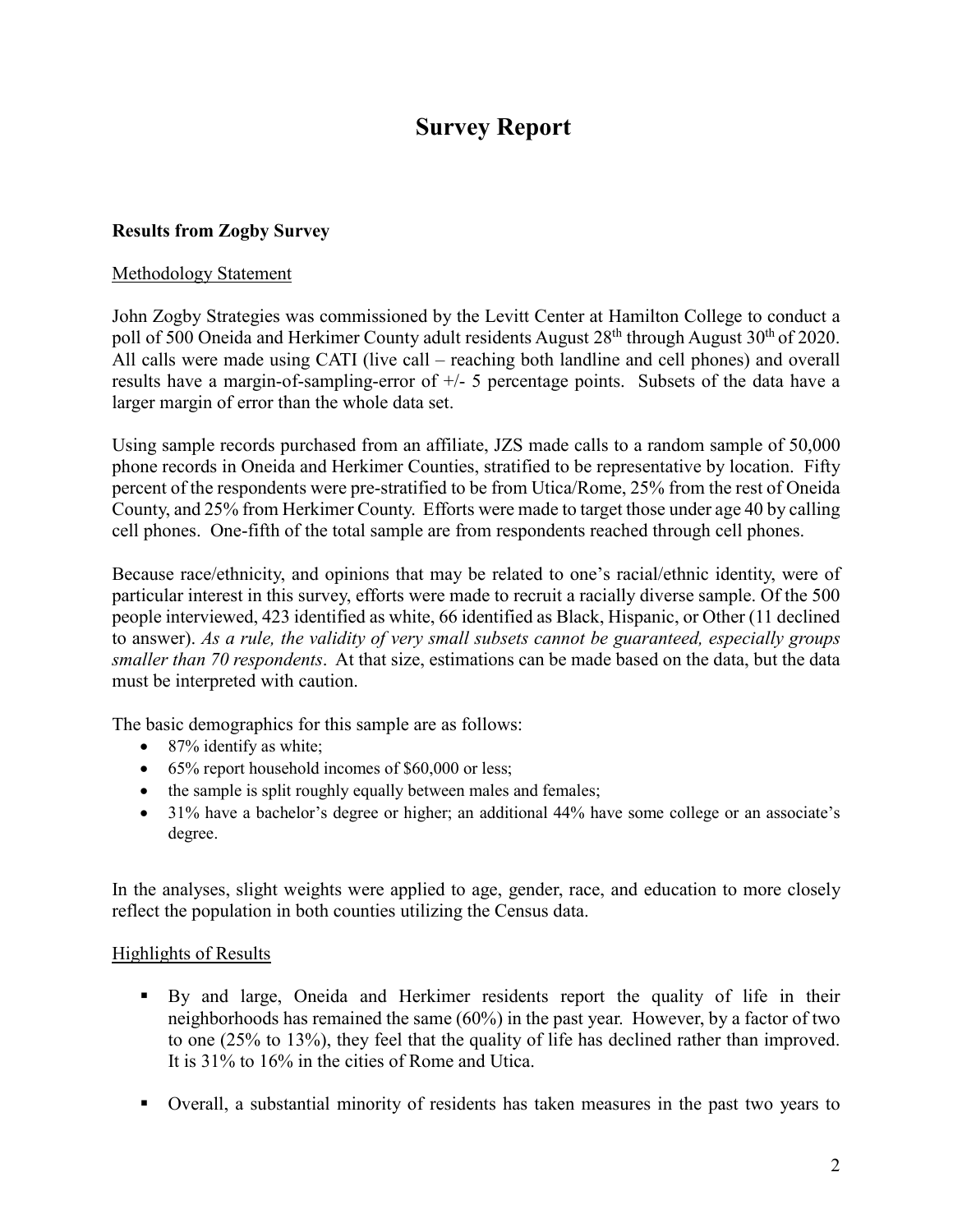protect themselves, notably installing locks (28%), alarm systems (23%), and purchasing firearms (30%). Regarding firearms, this includes 34% of 18-39-year-olds and 40% of parents with children under 17 living at home.

- Overall, 9% report having been a victim of a crime in the last 12 months.
- A supermajority agrees (84%, when combining strongly and somewhat) that the relationship between the police and their neighborhood is excellent.
- A substantial minority agree that domestic violence is a serious problem in their community.
- In a series of questions (notably questions 30, 33, 34, 35, and 36) about criminal justice reform, substantial majorities agree that entities other than the police may be more effective in handling domestic violence and mental illness calls, and that individuals re-entering the community after time in the criminal justice system should receive more assistance, especially in terms of education and housing.
- A majority of residents disagree with the notion that ethnic bias is a serious problem in this area. On the other hand, a majority agree that a person's race or ethnicity will determine how they are treated by law enforcement, and just shy of a majority agree race or ethnicity determines how the local court system treats people.
- A supermajority of residents believes both that the police that serve the area can be trusted and that police should live in the area they serve.

It is important to emphasize that 87% of the sample is white while 13% is non-white (black, Hispanic, and other). As stated in the methodology section above, it is unwise to draw firm conclusions from subgroups smaller than 70; however, those that make up the category "nonwhite" are close enough to the number 70 to make some qualitative observations.

There is noticeable divergence by racial identity on the following key questions:

- *The relationship between the police and my neighborhood is excellent* (question 26) when combining strongly agree and somewhat agree – while both have large majorities, there is a substantial difference (87% agreement from whites vs. 69% non-white).
- *Domestic violence is a serious problem in my community* (question 28) 58% of nonwhites agree vs. 35% of whites who agree.
- *The police that serve my area can be trusted* (question 42) supermajorities of both white and non-white agree (though there is greater intensity from whites as evidenced by a much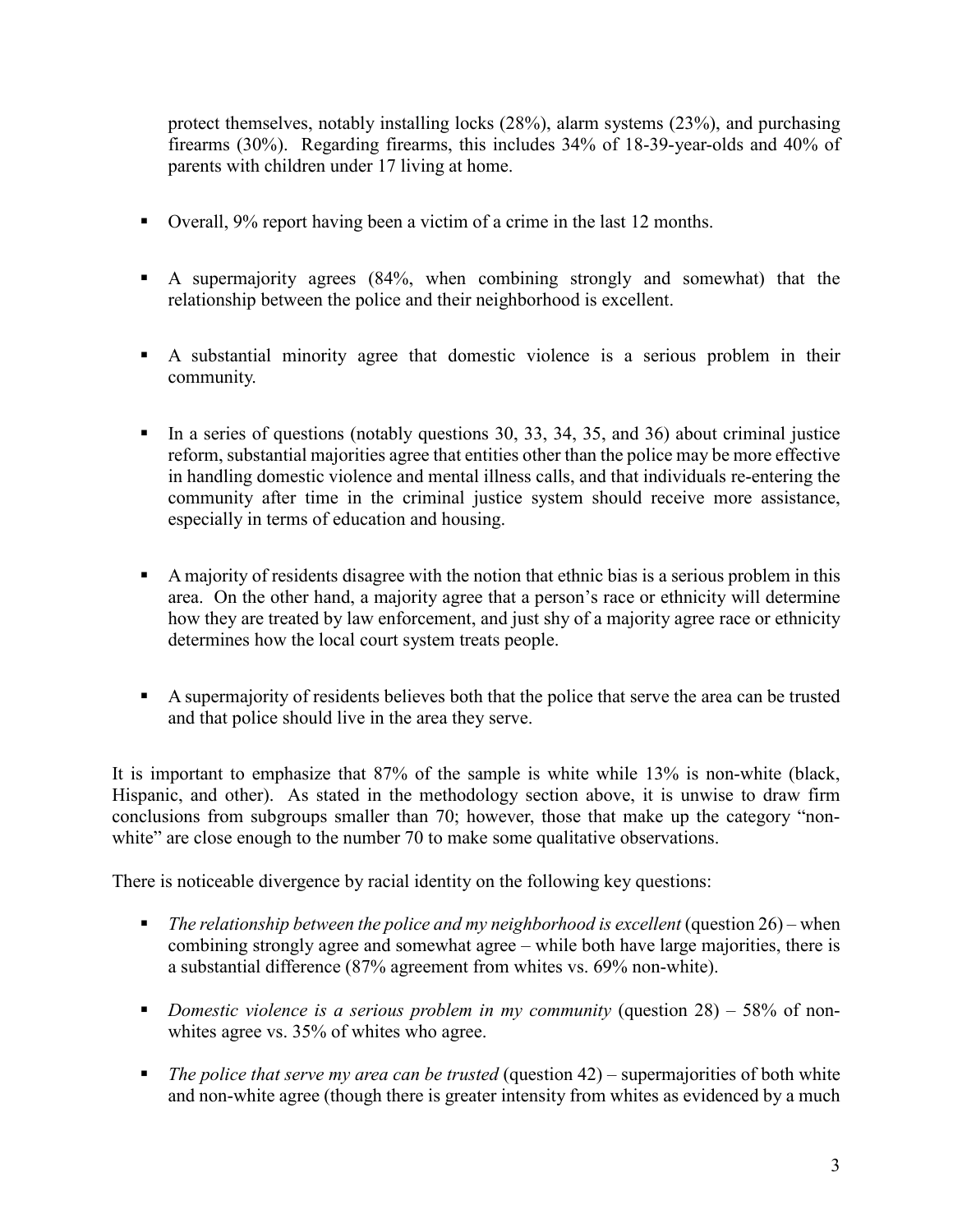higher level who strongly agree compared to non-whites).

#### Conclusion and Takeaways

Striking results from this survey are noted in responses to questions 18 and 37.

- *Have you ever been stopped by the police?* Results between whites and non-whites are almost mirror images.
- **•** Racism and ethnic bias are a serious problem in this area? Again, results between whites and non-whites are almost mirror images.
- While there is significant divergence between whites and non-whites in the results as reported above, there is considerable convergence in areas that could be considered counter-intuitive.
- Again, Zogby's report emphasizes that sample of non-whites is not statistically significant. The report recommended expanding the survey to increase responses in more diverse areas, such as Cornhill.

# **Results from the 211 Survey**

#### Methodology Statement

Substantial effort was made to solicit wide community participation in the survey—to allow all citizens to have a voice. The opportunity to take the survey via the 211 (texting) option was publicized by the United Way, the Oneida County Sheriff's Department, billboards, public service announcements and radio interviews with coalition members, and an Op-Ed that ran in the Observer-Dispatch. It was also mentioned in each of the weekly webinar programs that the College-Community Partnership ran in the fall of 2020. In total, 150 community members completed the survey using the 211 option.

The composition of the 211 sample is dramatically different from both the Zogby and Cornhill samples in the following ways:

- 55% have a bachelor's degree or higher; an additional 39% have some college or an associate's degree;
- 85% identify as White, 8% as non-white (7% declined to answer);
- 66% report total household income of \$60,000 or more (more than half of these report incomes of at least \$100,000);
- Nearly two-thirds are female.

# Highlights of the Results

Similar to the Zogby results, the majority (55%) felt that their quality of life had remained the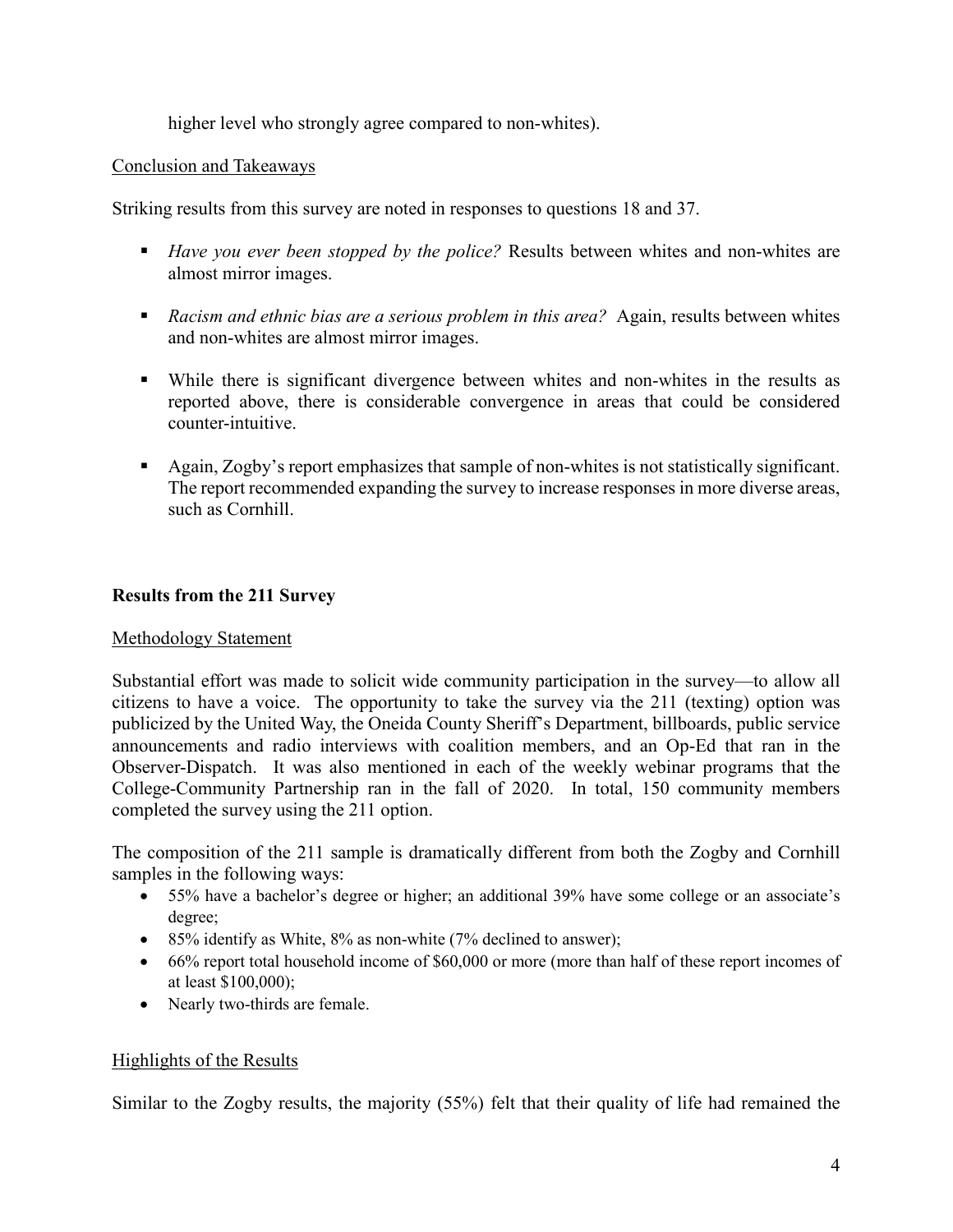same; the remainder (two to one) felt their quality of life had declined rather than improved. Nearly 90% felt very or somewhat safe in their homes. Nearly 80% felt very or somewhat safe *outside* their homes. Twenty percent reported that they had installed an alarm system or purchased a firearm in the last year, but few had made any other changes in the last year. Only 9% reported being a victim of a crime. Other notable results:

- 21% reported being treated inappropriately by the police;
- 78% strongly or somewhat agreed that the relationship with police in their neighborhood is "excellent;"
- 45% strongly or somewhat agreed that domestic violence is a serious problem in my community;
	- o Interestingly, 61% strongly or somewhat agreed that it is best if police handle domestic violence situations, *and* 63% strongly or somewhat agreed that other forms of intervention should be used in domestic violence situations;
- when asked about misbehavior by people with mental illness, 41% strongly or somewhat agreed that it is best if police handle this behavior, but 78% strongly or somewhat agreed that other forms of intervention should be used in these situations.

Large majorities strongly or somewhat agreed that people in prison should have access to education (65%) and receive assistance with jobs and housing when they leave prison (82%). Seventy-two percent strongly or somewhat agreed that restorative justice options should be pursued in place of conventional criminal justice remedies.

A majority of the sample strongly or somewhat agreed that racial bias is a serious problem in this area (55%) and that race/ethnicity determines how a person is treated by the police (57%) and the courts (57%).

A majority of the sample strongly or somewhat agreed that police that serve their area can be trusted (76%) and that police should live in the area that they serve (70%).

# **Results from the Cornhill Survey**

#### Methodology Statement

The survey of Cornhill residents was initiated by the Community Foundation and conducted by Patrick Johnson and members of Johnson's Street Team (a part of the Save-Our-Streets initiative). Cornhill residents were surveyed between September  $5<sup>th</sup>$  and September 20<sup>th</sup>, 2020. The Street Team identified a perimeter of Cornhill that included Oneida Street, Kimball Street, and Hobart Street with the goal of surveying residents within a 15 minute distance of this perimeter. Patrick Johnson and eight members of the Street Team collected a mix of random and non-random survey responses by either knocking on doors or asking passersby if they would be willing to complete the survey. Surveys were conducted on paper. The work of the Street Team resulted in 94 surveys responses. One key difference of the Cornhill sample is that the majority of respondents are non-White, which is important given than non-Whites (particularly African-Americans) enter into the criminal justice system at higher rates than White individuals.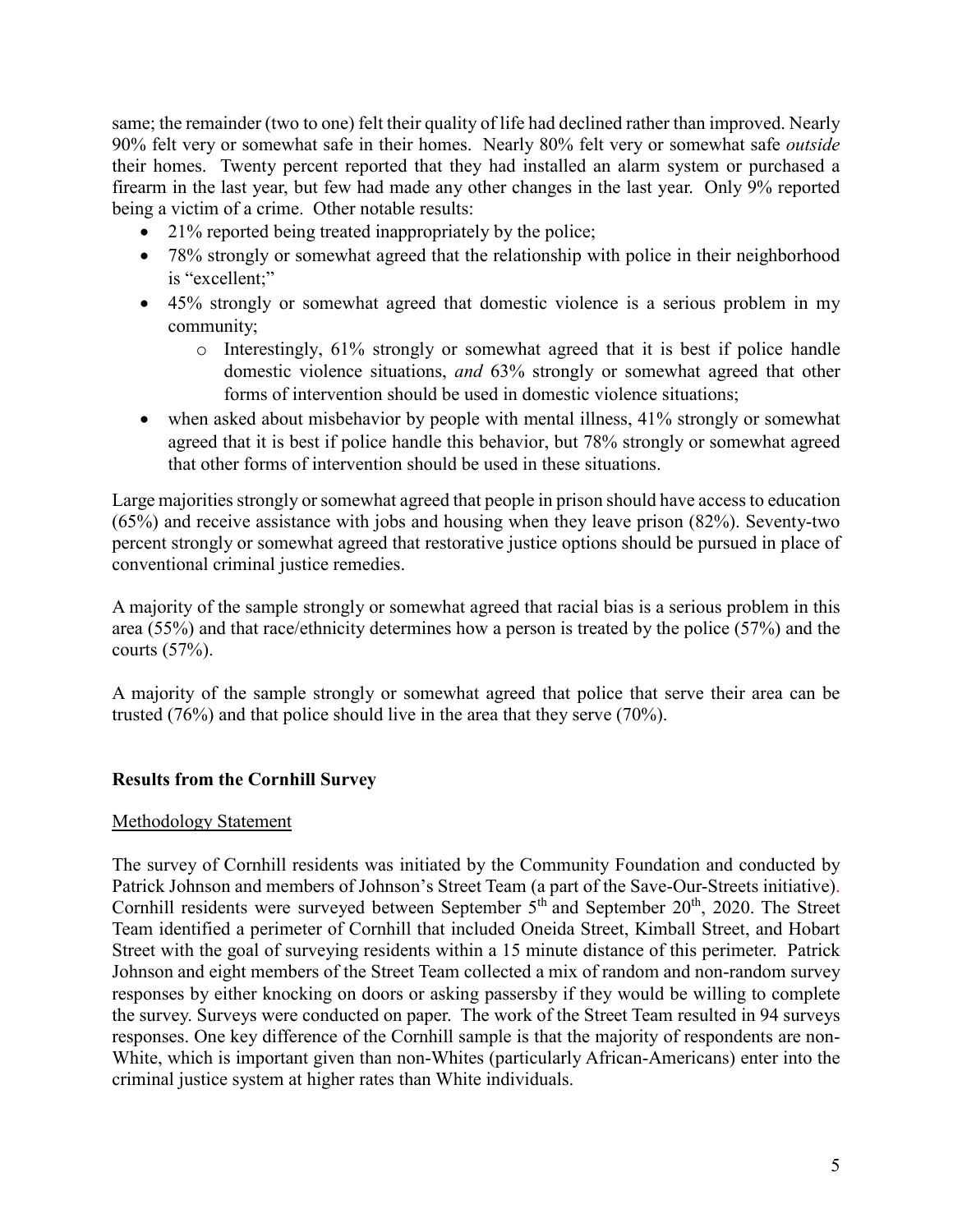Composition of the Cornhill Survey Respondents:

- 66 % identify as African-American, 8% as White, 2% as Asian/Pacific Islander, 16% as Other/ Mixed Race (8% declined to answer)
- 3% have a bachelor's degree or higher; an additional 36% have some college or an associate's degree
- 34% report a total housing income between \$10,000 and \$40,000. Nearly 52% report a housing income of less than \$10,000.
- Similar to the Zogby survey, the gender breakdown is near even with 51% identifying as male and 47% identifying as female (with 2% identifying as transgender/binary/other).

# Highlights of Results

Unlike the Zogby and 211 survey results, the modal response to the quality of life survey question was that the quality of life had **declined** (47%); 34% reported that the quality of life stayed the same and 10% felt that their quality of life had improved. Majorities report feeling safe inside and outside of their homes, however, at lower rates than the Zogby and 211 survey respondents. Sixtyone percent of respondents reported feeling very safe or somewhat safe outside of their homes, and 78% report feeling very safe or somewhat safe inside of their homes.

- A higher portion of respondents in the Cornhill survey group reported installing an alarm system to protect themselves (30%); however, a comparatively lower portion of residents reported purchasing firearms (8%) as compared to the Zogby and 211 survey results. Similar to the Zogby respondents, 30% of respondents report installing locks.
- Eighteen percent of Cornhill respondents report being the victim of a crime in the past 12 months (the highest percentages of the three surveys).
- Majorities agree that domestic violence (60%) and misbehavior by people with mental illness (67%) is a serious problem in their community.
- Similar to the Zogby and 211 survey results, in the series of questions about criminal justice reform (30, 33, 34, 35, and 36), majorities agree that entities other than the police may be more effective in handling domestic violence calls (80%) and mental illness calls (79%). Supermajorities also agree that individuals re-entering the community after time in the criminal justice system should receive education (91%) and housing assistance (95%).
- A supermajority of Cornhill respondents agree that racism and ethnic bias is a serious problem in the area (87%). Similarly, majorities also agree that a person's race or ethnicity will determine how they are treated by law enforcement (83%) and the local court system  $(82\%)$ .